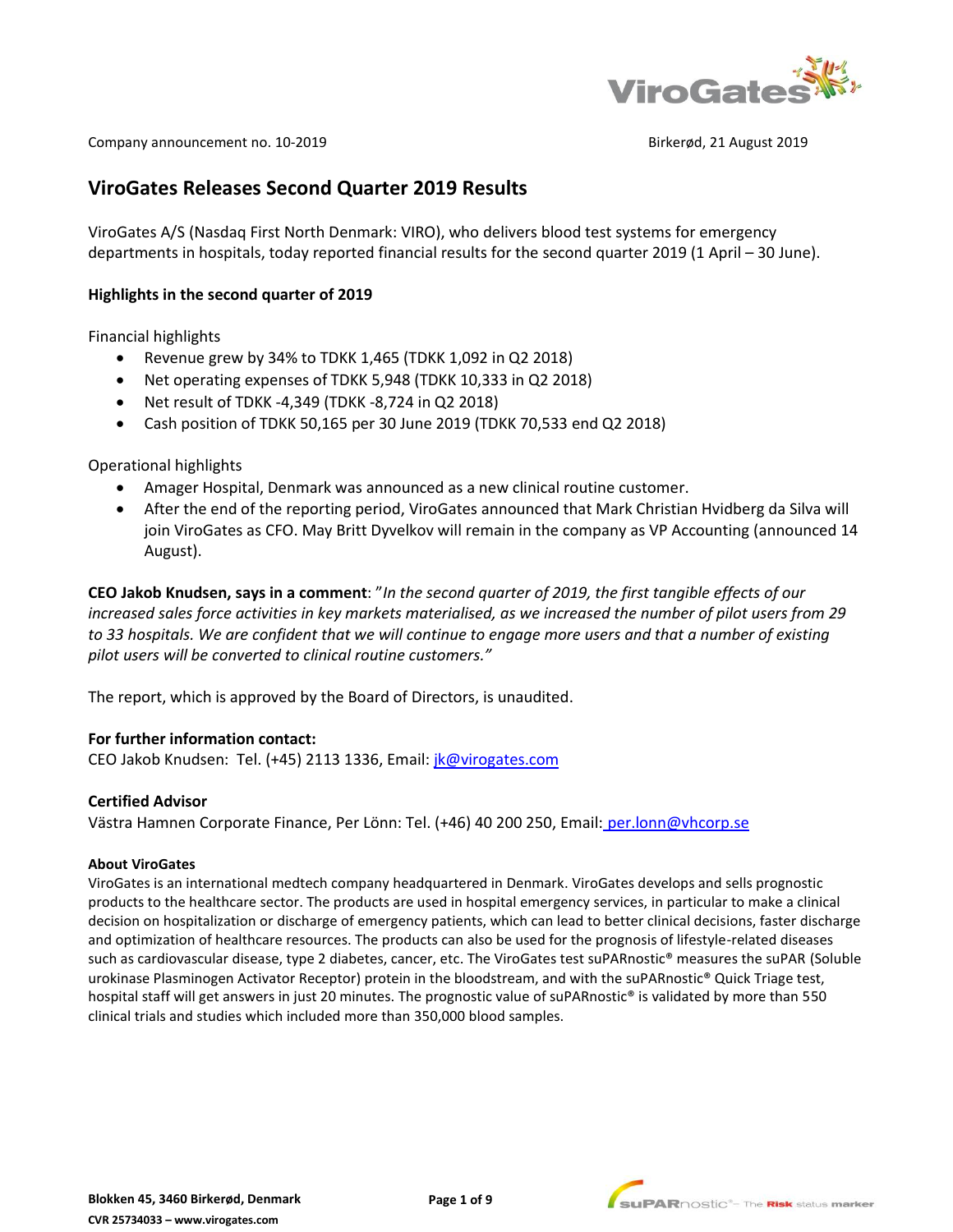

# **OPERATIONAL REVIEW**

During the second quarter of 2019, the initial effects of increased sales force activities materialised in key markets, the Nordics, Germany, Spain and France, where ViroGates has now deployed its own sales organisation. ViroGates engaged new hospital pilot users, which net increased from 29 to 33 hospitals during the second quarter alone. Pilot use is now operating in Spain (15), Denmark (5), Greece (3), Romania (3), Serbia (3), Sweden (2), France (1) and Egypt (1). ViroGates is seeking to shorten the pilot use period before hospitals are converted to clinical routine customers by optimizing the process for identification of potential customers and the agreements that are put in place before pilot use is initiated.

Validation work for another turbidimetric commercially available platform was initiated during the second quarter. The completion of the validation is expected during the second half of 2019. Following this validation, the suPARnostic® TurbiLatex will be commercially available on both Roche Diagnostics platforms and the new platform from another diagnostic company.

The co-development with GENSPEED Biotech GmbH announced earlier this year is progressing as planned and initial development work has been conducted. ViroGates still expects to finalize the development work in time for product launch in H1 2021.

## **FINANCIAL REVIEW**

*(Unless otherwise stated, financials are Q2 2019 numbers. Comparative figures for the corresponding period of 2018 are shown in brackets)* 

#### **Revenue**

Revenue increased to TDKK 1,465 (TDKK 1,092). Revenue in both periods derived primarily from large orders from one major customer in Denmark.

Total revenue in the first half of 2019 amounted to TDKK 2,571 (TDKK 1,665).

## **Expenses**

Total operating expenses amounted to TDKK 5,948 (TDKK 10,333). There was an increase in R&D activities amounting to TDKK 271 and an increase in staff cost of TDKK 1,539 from hiring of new employees within sales and marketing. 2018 figures included IPO cost of TDKK 5,160.

Total operating expenses amounted to TDKK 10,796 in the first half of 2019 (TDKK 13,564).

## **Profit & loss**

Operating loss came to TDKK -4,594 (TDKK -9,360). In 2018, IPO related costs amounted to TDKK -5,160. Net financial items amounted to TDKK 78 (TDKK 370). In 2018, net financial items were primarily interest on a convertible loan that was converted in connection with the IPO. Loss before tax was TDKK -4,672 (TDKK -9,730). Net loss amounted to TDKK -4,350 (TDKK -8,724). Earnings per share (EPS) were DKK -1.43 against an EPS of DKK -3.87 in the second quarter of 2018.

In the first half of 2019, operating loss came to TDKK 8,457 (TDKK 12,112), net financial items were TDKK -159 (TDKK -582), loss before tax was TDKK 9,548 (TDKK 12,694) and net loss amounted to TDKK 8,024 (TDKK 11,037).

**Page 2 of 9**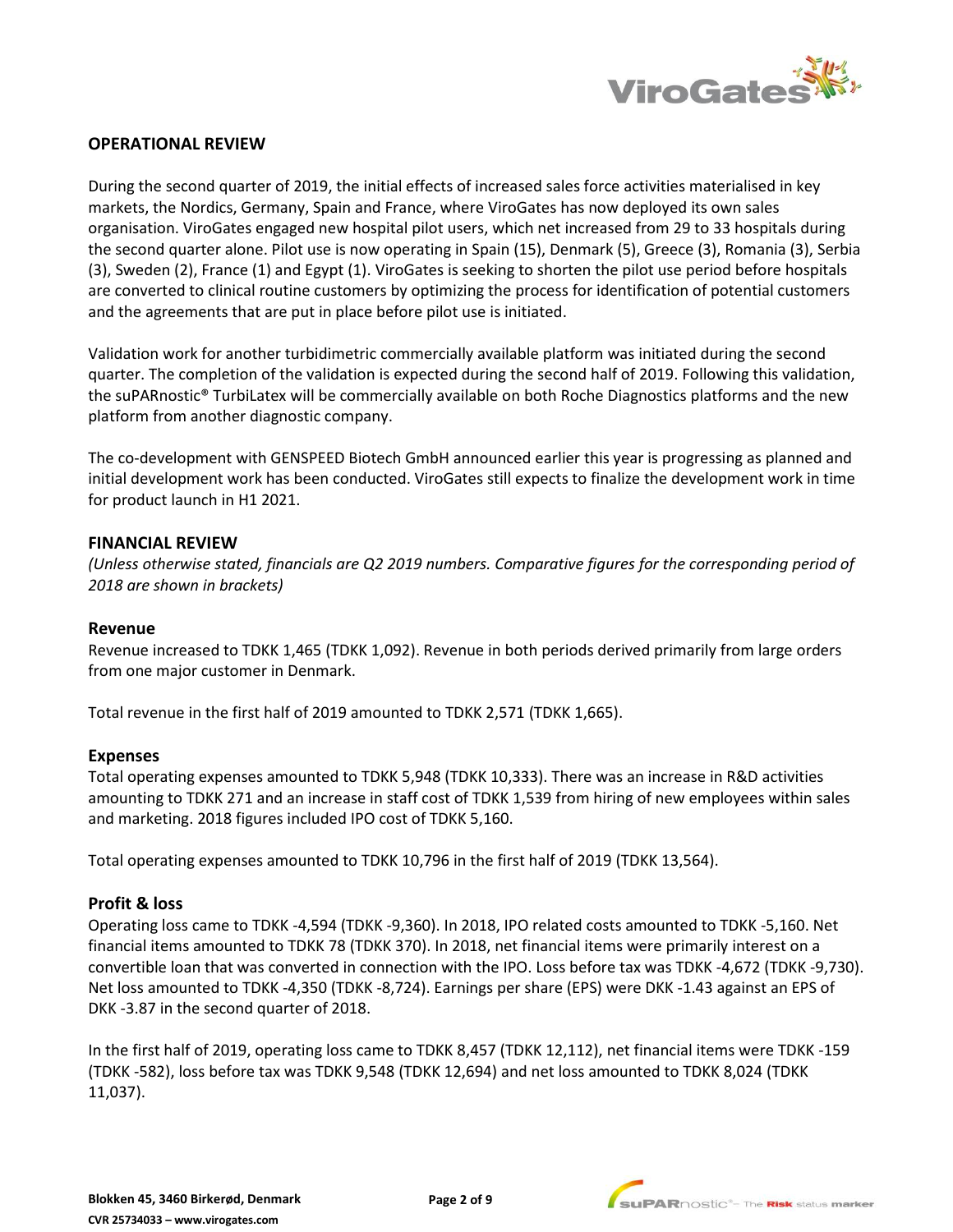

## **Cash flow and investments**

Total cash flow amounted to TDKK -5,827 (TDKK +60,269). The positive cash flow in the second quarter of 2018 was due to the proceeds from the IPO in June 2018. Cash flow from operating activities amounted to TDKK -5,660 (TDKK -3,506). The outflow in the quarter was mainly due to the change in net working capital, which included increase in sales activities, hereunder new sales personnel. Investments in equipment amounted to TDKK -167 (TDKK 0). Cash flow from financing activities amounted to TDKK -0 (TDKK 63,775).

The total cash flow for the first half year 2019 was TDKK -9,919 (TDKK 69,067), cash flow from operating activities amounted to TDKK -9,749 (TDKK -5,602), investments in assets amounted to TDKK -170 (TDKK 0), and cash flow from financing activities amounted to TDKK 0 (TDKK 74,669).

## **Equity and net cash**

As of 30 June 2019, equity was TDKK 52,987 (TDKK 66,961). On 30 June 2019 net cash amounted to TDKK 50,165 (TDKK 70,533).

# **Number of shares**

At 30 June 2019 the total number of outstanding shares in ViroGates A/S was 3,034,347 (3,034,347).

| <b>Shareholder</b>                  | Number of shares Percent of capital |         |
|-------------------------------------|-------------------------------------|---------|
| N. P. LOUIS-HANSEN APS.             | 735,919                             | 24.25%  |
| <b>KIM GINNERUP APS</b>             | 325,965                             | 10.74%  |
| 4AM APS                             | 325,965                             | 10.74%  |
| Avanza Bank                         | 157,343                             | 5.19%   |
| JEO Holding ApS                     | 155,424                             | 5.12%   |
| THE WAY FORWARD APS                 | 152,745                             | 5.03%   |
| Others                              | 1,180,986                           | 38.93%  |
|                                     |                                     |         |
| <b>Total no. shares outstanding</b> | 3,034,347                           | 100.00% |

# **Largest shareholders as of 30 June 2019**

# **Financial calendar**

Q3 report 28 October 2019

## **Forward-looking statements**

Prospects about the future reflect ViroGates' current expectations for future events and results. The statements are by nature inherent in risks, uncertainties and other matters that are difficult to predict or out of control. The actual results may therefore differ from the expectations expressed.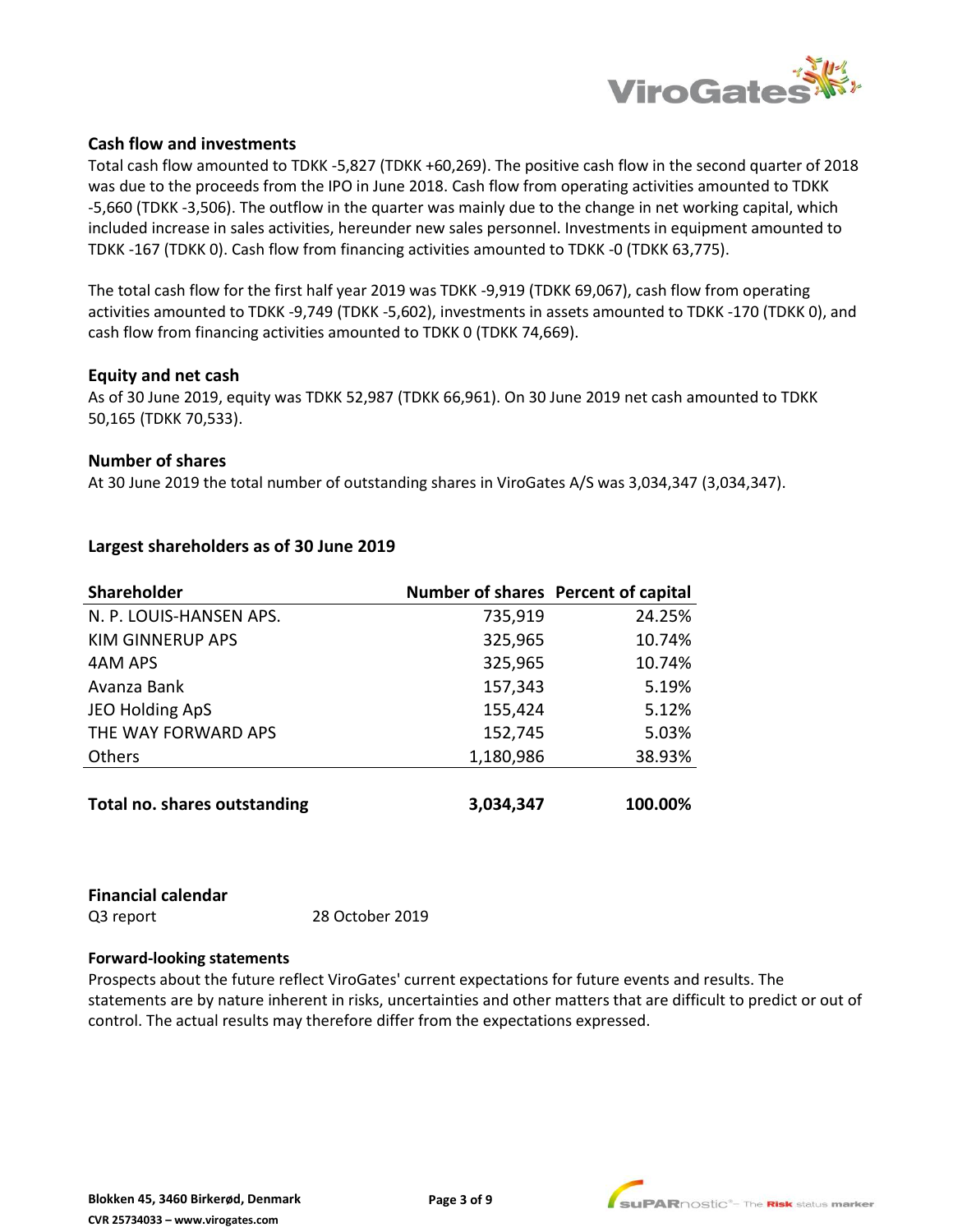| <b>INCOME STATEMENT</b>                               |                | Q2 2019                   | 02 2018                   | H1 2019                    | H1 2018                     | 2018                        |
|-------------------------------------------------------|----------------|---------------------------|---------------------------|----------------------------|-----------------------------|-----------------------------|
|                                                       | <b>Note</b>    |                           |                           |                            |                             |                             |
| <b>NET REVENUE</b>                                    |                | 1,465,484                 | 1,091,663                 | 2,570,523                  | 1,665,301                   | 3,315,563                   |
| Cost of sales<br>Other external expenses              | $\overline{7}$ | $-79.588$<br>$-2,505,917$ | $-87.145$<br>$-8,430,281$ | $-169,391$<br>$-5,048,360$ | $-150.992$<br>$-10,518,221$ | $-312,488$<br>$-15,122,836$ |
| <b>GROSS PROFIT/LOSS</b>                              |                | $-1,120,021$              | -7,425,763                | $-2,647,228$               | -9,003,912                  | $-12,119,761$               |
| Staff costs<br>Depreciation, amortisation, impairment | $\mathbf{1}$   | $-3,442,373$<br>$-31,250$ | $-1,902,567$<br>$-31,250$ | -5,747,735<br>$-62,500$    | $-3,045,592$<br>$-62,500$   | $-5,857,612$<br>$-124,999$  |
| <b>OPERATING PROFIT/LOSS</b>                          |                | $-4,593,644$              | $-9,359,580$              | $-8,457,463$               | $-12,112,004$               | $-18, 102, 372$             |
| Other financial income<br>Other financial expenses    |                | 1,306<br>$-79.245$        | 600<br>$-370,909$         | 1,494<br>$-160,400$        | 2,416<br>$-584.437$         | 9,236<br>$-823,327$         |
| <b>PROFIT/LOSS BEFORE TAX</b>                         |                | $-4,671,583$              | -9,729,889                | $-8,616,369$               | $-12,694,025$               | $-18,916,462$               |
| Tax on profit/loss for the year                       | 2              | 322,000                   | 1,005,431                 | 592,000                    | 1,657,541                   | 1,930,250                   |
| <b>PROFIT/LOSS FOR THE YEAR</b>                       |                | $-4,349,583$              | $-8.724.458$              | $-8,024,369$               | $-11.036.484$               | $-16,986,212$               |
| PROPOSED DISTRIBUTION OF PROFIT/LOSS                  |                |                           |                           |                            |                             |                             |
| Retained profit                                       |                | $-4,349,583$              | $-8,724,458$              | $-8,024,369$               | $-11,036,484$               | $-16,986,212$               |
| <b>TOTAL</b>                                          |                | $-4,349,583$              | $-8,724,458$              | $-8,024,369$               | $-11,036,484$               | $-16,986,212$               |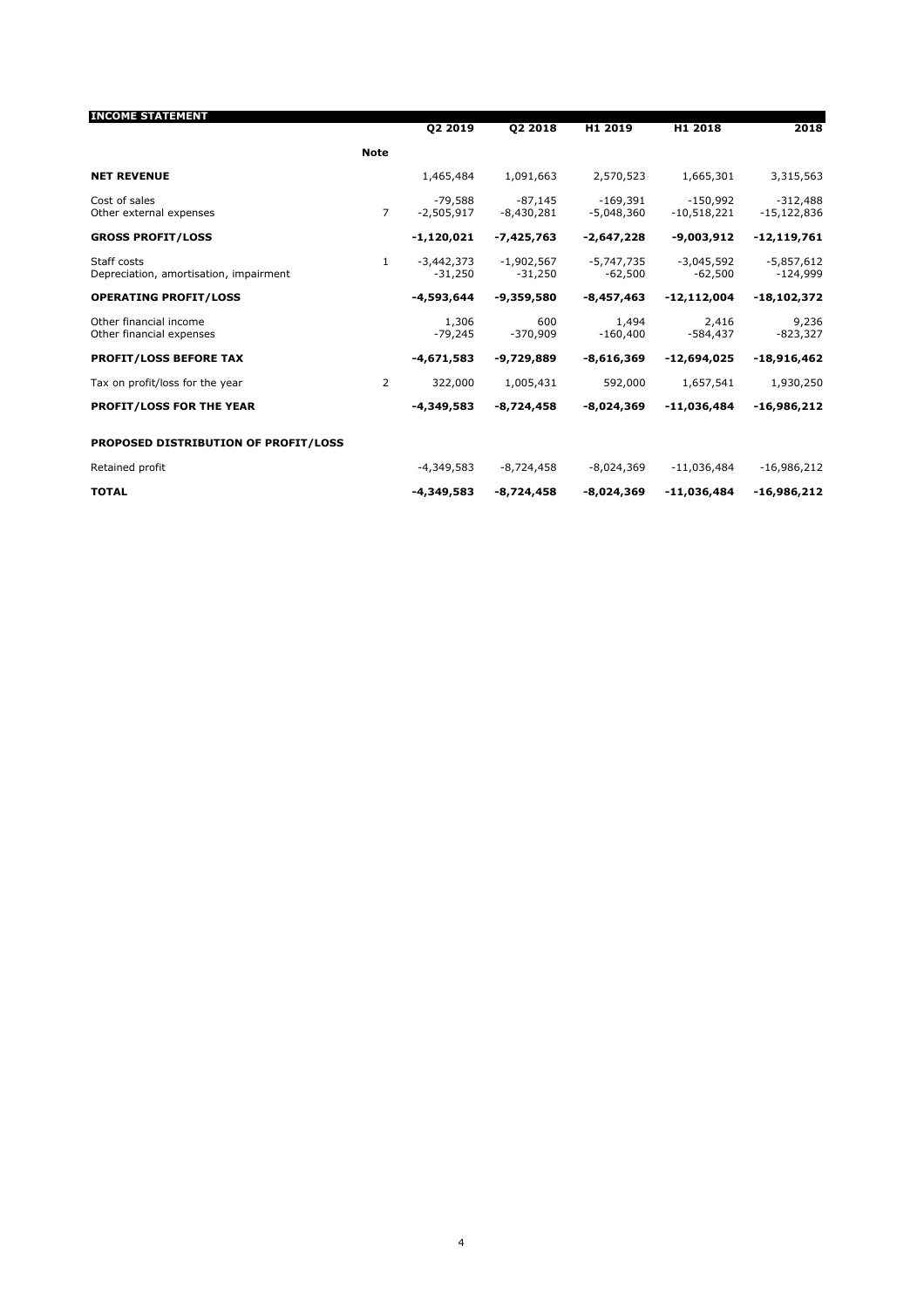| <b>BALANCE SHEET</b>                                                        |             |                        |                      |                     |
|-----------------------------------------------------------------------------|-------------|------------------------|----------------------|---------------------|
|                                                                             |             | H1 2019                | H1 2018              | 2018                |
| <b>ASSETS</b>                                                               | <b>Note</b> |                        |                      |                     |
|                                                                             |             | 55,000                 | 180,000              | 117,500             |
| Other plant, machinery, tools and equipment<br><b>Tangible fixed assets</b> | 3           | 55,000                 | 180,000              | 117,500             |
| Rent deposit and other receivables<br><b>Fixed asset investments</b>        | 4           | 279,401<br>279,401     | 109,857              | 109,857             |
|                                                                             |             |                        | 109,857              | 109,857             |
| <b>FIXED ASSETS</b>                                                         |             | 334,401                | 289,857              | 227,357             |
| Finished goods and goods for resale                                         |             | 829,191                | 566,003              | 693,868             |
| <b>Inventories</b>                                                          |             | 829,191                | 566,003              | 693,868             |
| Trade receivables                                                           |             | 808,725                | 735,150              | 430,546             |
| Other receivables                                                           |             | 24,606                 | 0                    | 23,886              |
| Receivables, corporation tax<br>Prepayments and accrued income              |             | 2,522,250<br>1,725,906 | 3,367,747<br>262,687 | 1,930,250<br>33,765 |
| <b>Receivables</b>                                                          |             | 5,081,487              | 4,365,584            | 2,418,447           |
| Cash and cash equivalents                                                   |             | 50,164,813             | 70,532,984           | 60,083,501          |
| <b>CURRENT ASSETS</b>                                                       |             | 56,075,491             | 75,464,571           | 63,195,816          |
| <b>ASSETS</b>                                                               |             | 56,409,892             | 75,754,427           | 63,423,173          |

| <b>BALANCE SHEET</b>                                    |      | H1 2019                     | H1 2018                           | 2018                      |
|---------------------------------------------------------|------|-----------------------------|-----------------------------------|---------------------------|
| <b>EQUITY AND LIABILITIES</b>                           | Note |                             |                                   |                           |
| Share capital<br>Retained profit                        |      | 3,034,347<br>49,952,301     | 3,034,347<br>63,926,404           | 3,034,347<br>57,976,670   |
| <b>EQUITY</b>                                           | 5    | 52,986,648                  | 66,960,751                        | 61,011,017                |
| Trade payables<br>Other liabilities<br>Convertible loan |      | 1,342,696<br>2,080,548<br>0 | 4,366,957<br>4,215,590<br>211,129 | 338,791<br>2,073,365<br>0 |
| <b>Current liabilities</b>                              |      | 3,423,244                   | 8,793,676                         | 2,412,156                 |
| <b>LIABILITIES</b>                                      |      | 3,423,244                   | 8,793,676                         | 2,412,156                 |
| <b>EQUITY AND LIABILITIES</b>                           |      | 56,409,892                  | 75,754,427                        | 63,423,172                |
|                                                         |      |                             |                                   |                           |

**Contingencies** 6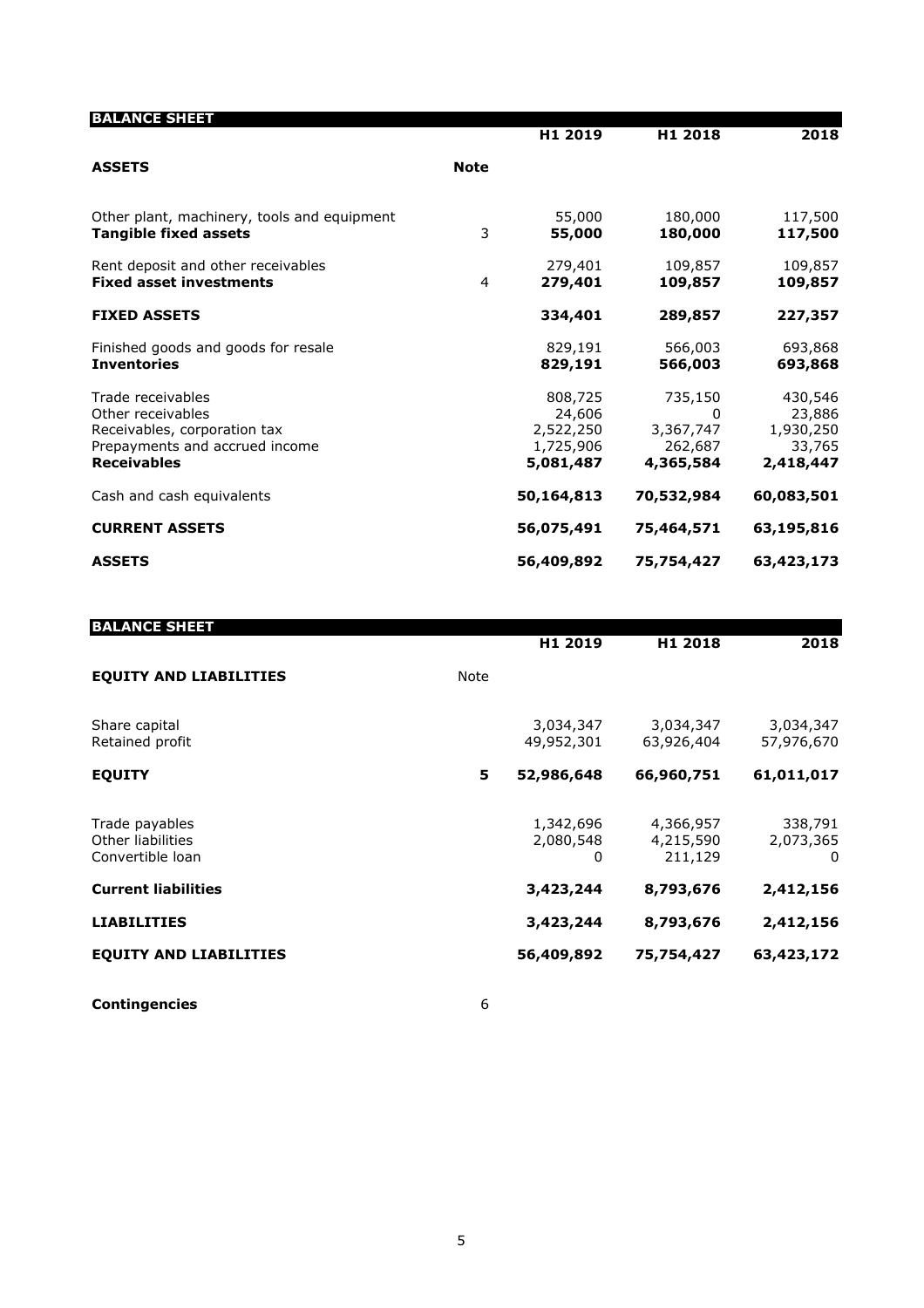| <b>CASH FLOW STATEMENT</b>                                                               |                                 |                             |                                        |                                       |                             |
|------------------------------------------------------------------------------------------|---------------------------------|-----------------------------|----------------------------------------|---------------------------------------|-----------------------------|
|                                                                                          | Q2 2019                         | 02 2018                     | H <sub>1</sub> 2019                    | H <sub>1</sub> 2018                   | 2018                        |
| Profit/loss for the year                                                                 | $-4,349,583$                    | $-8,724,458$                | $-8,024,369$                           | $-11,036,484$                         | $-16,986,215$               |
| Reversed depreciation for the year<br>Reversed tax on profit/loss for the year           | 31,250<br>$-322,000$            | 31,250<br>$-1,005,431$      | 62,500<br>$-592,000$                   | 62,500<br>$-1,657,541$                | 125,000<br>$-1,930,250$     |
| Corporation tax received<br>Change in inventory<br>Change in receivables                 | 0<br>$-251,027$<br>$-1,393,342$ | 0<br>35,069<br>$-362,419$   | $\Omega$<br>$-135,323$<br>$-2,071,039$ | <sup>0</sup><br>128,499<br>$-243,386$ | 1,710,206<br>600<br>268,270 |
| Change in current liabilities<br><b>CASH FLOWS FROM OPERATING ACTIVITY</b>               | 624,866<br>$-5,659,836$         | 6,519,526<br>$-3,506,463$   | 1,011,090<br>$-9,749,141$              | 7,144,713<br>$-5,601,699$             | 431,892<br>$-16,380,497$    |
| Purchase of tangible fixed assets<br>Purchase of financial assets                        | 0<br>$-167,248$                 | 0<br>0                      | $\Omega$<br>$-169,544$                 | $\Omega$<br>$\Omega$                  | 0<br>$-2,019$               |
| CASH FLOWS FROM INVESTING ACTIVITY                                                       | $-167,248$                      | 0                           | $-169,544$                             | $\mathbf o$                           | $-2,019$                    |
| Loans<br>Subscription of Share Capital                                                   | 0<br>0                          | $-11,224,781$<br>74,999,925 | 0<br>$\Omega$                          | $-331,332$<br>74,999,925              | $\Omega$<br>74,999,925      |
| <b>CASH FLOWS FROM FINANCING ACTIVITY</b>                                                | 0                               | 63,775,144                  | 0                                      | 74,668,593                            | 74,999,925                  |
| <b>CHANGE IN CASH AND CASH EQUIVALENTS</b>                                               | $-5,827,083$                    | 60,268,681                  | $-9,918,686$                           | 69,066,894                            | 58,617,409                  |
| Cash and cash equivalents at beginning of period                                         | 55,991,911                      | 10,264,314                  | 60,083,513                             | 1,466,101                             | 1,466,090                   |
| CASH AND CASH EQUIVALENTS AT END OF PERIOD                                               | 50,164,827                      | 70,532,995                  | 50,164,827                             | 70,532,996                            | 60,083,499                  |
| Specification of cash and cash equivalents at end of period<br>Cash and cash equivalents | 50,164,827                      | 70,532,996                  | 50,164,827                             | 70,532,996                            | 60,083,499                  |
| CASH AND CASH EQUIVALENTS, NET DEBT                                                      | 50,164,827                      | 70,532,996                  | 50,164,827                             | 70,532,996                            | 60,083,499                  |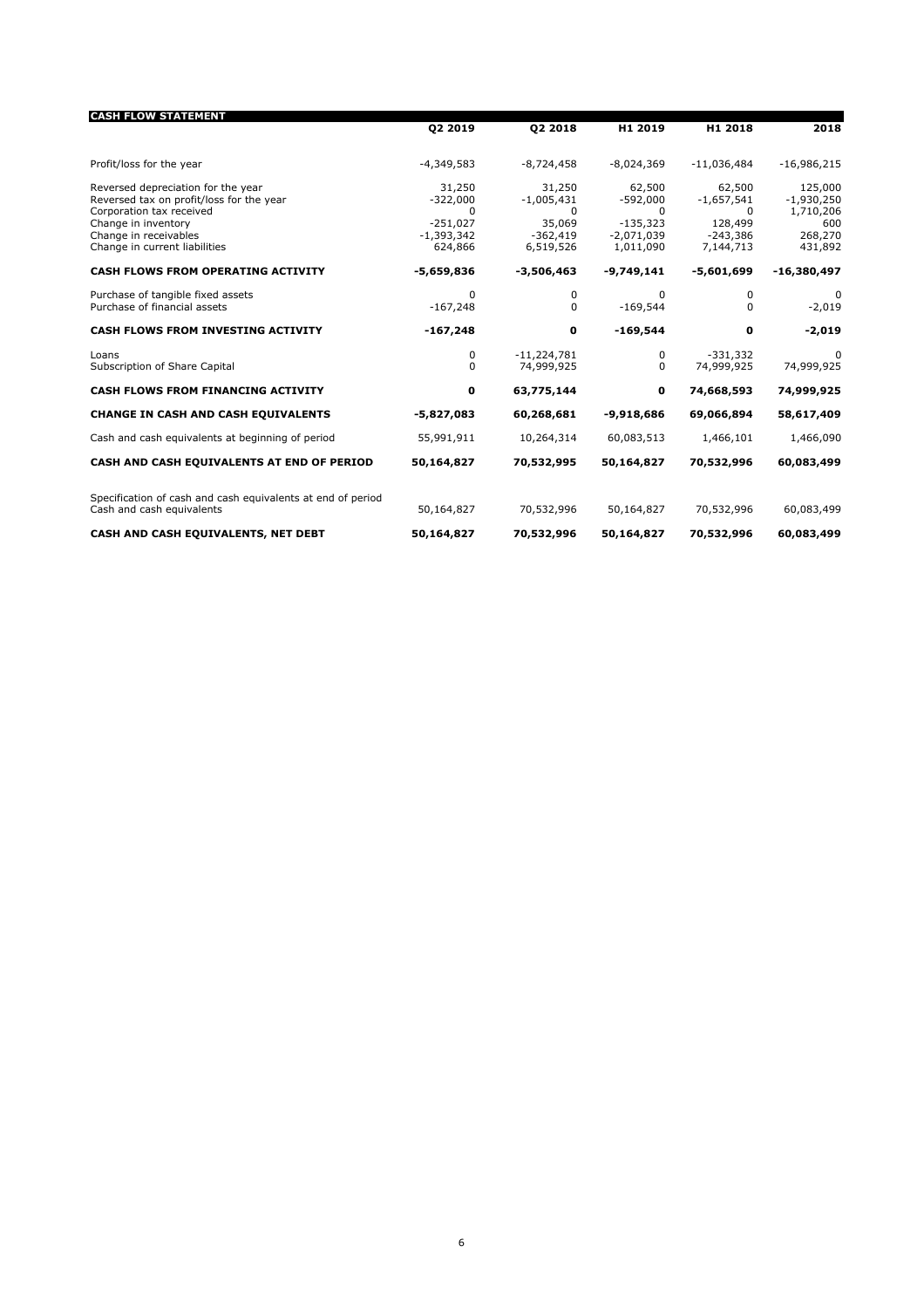| 02 2019   | 02 2018   | H1 2019   | H1 2018   | 2018      | <b>Note</b> |
|-----------|-----------|-----------|-----------|-----------|-------------|
|           |           |           |           |           |             |
| 10        |           | 10        |           | 6         |             |
| 2,339,860 | 1,669,968 | 4,035,503 | 2,603,335 | 5,080,549 |             |
| 189,946   | 71,675    | 363,654   | 135,854   | 280,135   |             |
| 13,114    | 8,309     | 24,467    | 15,171    | 33,906    |             |
| 899,452   | 152.614   | 1,324,111 | 291,231   | 463,025   |             |
| 3,442,373 | 1,902,566 | 5,747,735 | 3,045,591 | 5,857,615 |             |
|           |           |           |           |           |             |

The incentive programme for the board of executive, executive staff and the board of directors includes the option of subscribe shares during the priod from 2015<br>to 2018 for up to 9 pct. of the present share capital at a p

| Tax on profit/loss for the year<br>Calculated tax on taxable income for the year                                                                                                                                           | $-322,000$ | $-1,005,431$ | $-592,000$                               | $-1,657,541$                             | $-1,930,250$                              | $\overline{\mathbf{2}}$ |
|----------------------------------------------------------------------------------------------------------------------------------------------------------------------------------------------------------------------------|------------|--------------|------------------------------------------|------------------------------------------|-------------------------------------------|-------------------------|
|                                                                                                                                                                                                                            | $-322,000$ | $-1,005,431$ | -592,000                                 | $-1,657,541$                             | $-1,930,250$                              |                         |
| <b>Tangible fixed assets</b>                                                                                                                                                                                               |            |              |                                          |                                          |                                           | з                       |
| Other plants, machinery, tools and equipment                                                                                                                                                                               |            |              |                                          |                                          |                                           |                         |
| Cost at 1 January 2019 / 1 January 2018<br>Additions<br><b>Disposals</b><br>Cost at Q2 2019, Q2 2018, 2018                                                                                                                 |            |              | 727,671<br>0<br>$\Omega$<br>727,671      | 727,671<br>0<br>$\Omega$<br>727,671      | 727,671<br>0<br>$\Omega$<br>727,671       |                         |
| Depreciation and impairment losses at<br>1 January 2019 / 1 January 2018<br>Reversal of depreciation of assets disposed of<br>Depreciation for the year<br>Depreciation and impairment losses at<br>02 2019, 02 2018, 2018 |            |              | 610,172<br>$\Omega$<br>62,500<br>672,671 | 485,172<br>$\Omega$<br>62,500<br>547,672 | 485,172<br>$\Omega$<br>125,000<br>610,171 |                         |
| Carrying amount of<br>02 2019, 02 2018, 2018                                                                                                                                                                               |            |              | 55,000                                   | 180,000                                  | 117,500                                   |                         |
| <b>Fixed asset investments</b>                                                                                                                                                                                             |            |              |                                          |                                          |                                           | 4                       |
| Rent deposit and other receivables                                                                                                                                                                                         |            |              |                                          |                                          |                                           |                         |
| Cost at 1 January 2019/1 January 2018<br>Additions<br>Cost at Q2 2019, Q2 2018, 2018                                                                                                                                       |            |              | 109,857<br>169,544<br>279,401            | 107,838<br>2,019<br>109,857              | 107,838<br>2,019<br>109,857               |                         |
| Carrying amount of<br>Q2 2019, Q2 2018, 2018                                                                                                                                                                               |            |              | 279,401                                  | 109,857                                  | 109,857                                   |                         |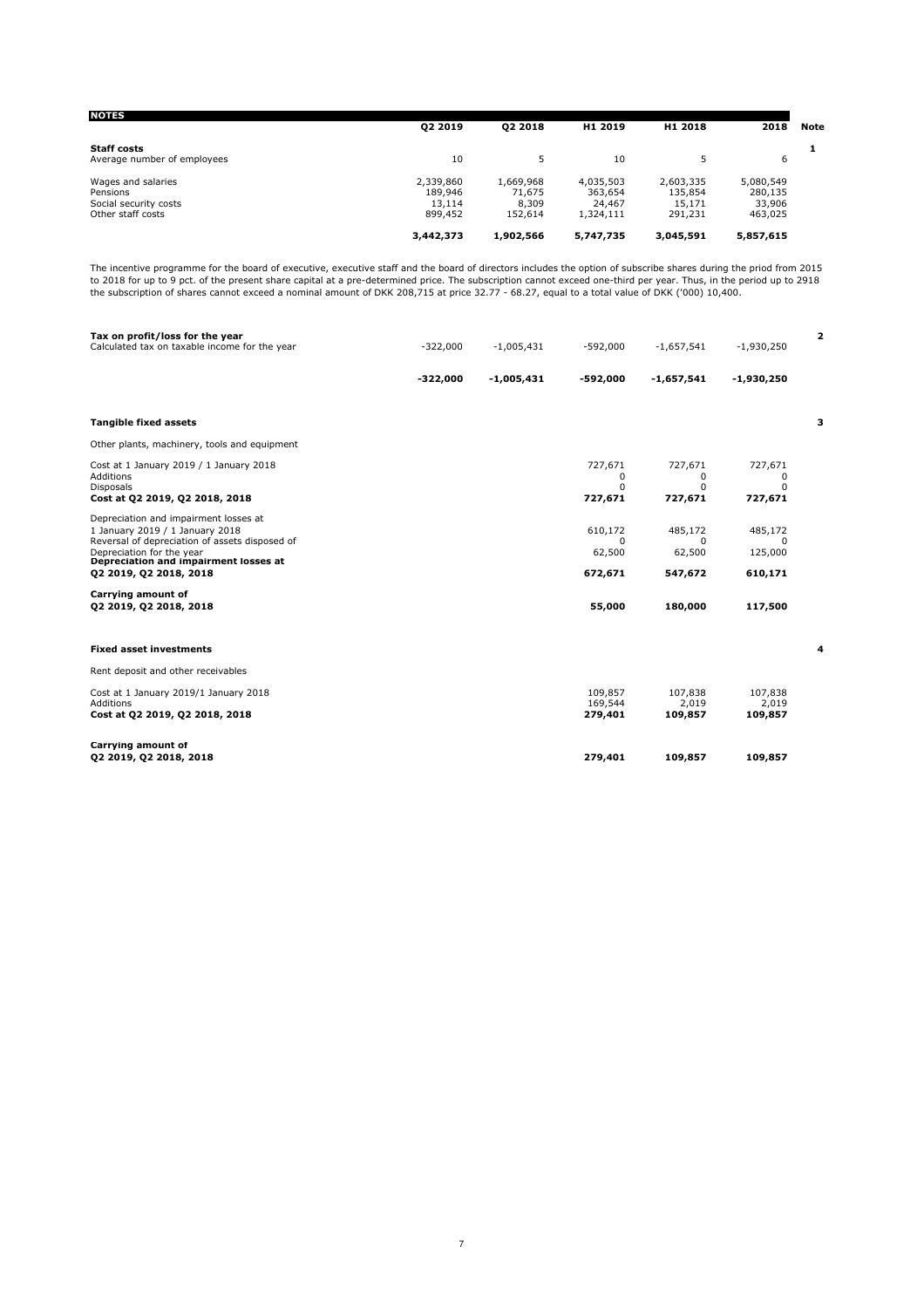| <b>NOTES</b>                    |               |                                   |               |  |  |
|---------------------------------|---------------|-----------------------------------|---------------|--|--|
| Equity                          |               | 1 April 2019 - 30 June 2019       |               |  |  |
|                                 |               | Retained                          |               |  |  |
|                                 | Share capital | profit                            | Total         |  |  |
| Equity at 1 January 2019        | 3,034,347     | 57,976,672                        | 61,011,019    |  |  |
| Capital increase                | $\Omega$      | $\Omega$                          | $\Omega$      |  |  |
| Proposed distribution of profit |               | $-8,024,369$                      | $-8,024,369$  |  |  |
| Equity at 30 June 2019          | 3,034,347     | 49,952,303                        | 52,986,650    |  |  |
|                                 |               | 1 April 2018 - 30 June 2018       |               |  |  |
|                                 |               | Retained                          |               |  |  |
|                                 | Share capital | profit                            | Total         |  |  |
| Equity at 1 January 2018        | 2,210,172     | 787,137                           | 2,997,309     |  |  |
| Capital increase                | 824,175       | 74,175,750                        | 74,999,925    |  |  |
| Proposed distribution of profit |               | $-11,036,484$                     | $-11,036,484$ |  |  |
| Equity at 30 June 2018          | 3,034,347     | 63,926,403                        | 66,960,750    |  |  |
|                                 |               | 1 January 2018 - 31 December 2018 |               |  |  |
|                                 | Share capital | Retained                          | Total         |  |  |
| Equity at 1 January 2018        | 2,210,172     | 787,137                           | 2,997,309     |  |  |
| Capital increase                | 824,175       | 74,175,750                        | 74,999,925    |  |  |
| Proposed distribution of profit |               | $-16,986,215$                     | $-16,986,215$ |  |  |
| Equity at 31 December 2018      | 3,034,347     | 57,976,672                        | 61,011,019    |  |  |

The Company's share capital consists of 3.034.347 shares of nom. 1 kr.

The Company has 2.585 treasury shares of nom. 1 kr. which equals 0,1% of the total share capital.

Under a resolution passed by the General Meeting, the Company may aquire treasury shares up to 10% of the share capital. Treasury shares are acquired for purposes of incentive programs for consultants and employees of the company

#### **Contingencies etc 6**

The company has entered into an agreement for office rent with a notice of termination period of 42 months. There is a liability of DKK ('000) 1.171.

| Other external expenses             |                   |                            |                   |                            |                            |  |
|-------------------------------------|-------------------|----------------------------|-------------------|----------------------------|----------------------------|--|
|                                     | 02 2019           | 02 2018                    | H1 2019           | H1 2018                    | 2018                       |  |
| R&D expenses in % of total expenses | 21.01%            | 23.15%                     | 22.76%            | 31.87%                     | 27.89%                     |  |
|                                     | <b>Turb Assev</b> | Intervention<br>study+Turb | <b>Turb Assev</b> | Intervention<br>studv+Turb | Intervention<br>study+Turb |  |